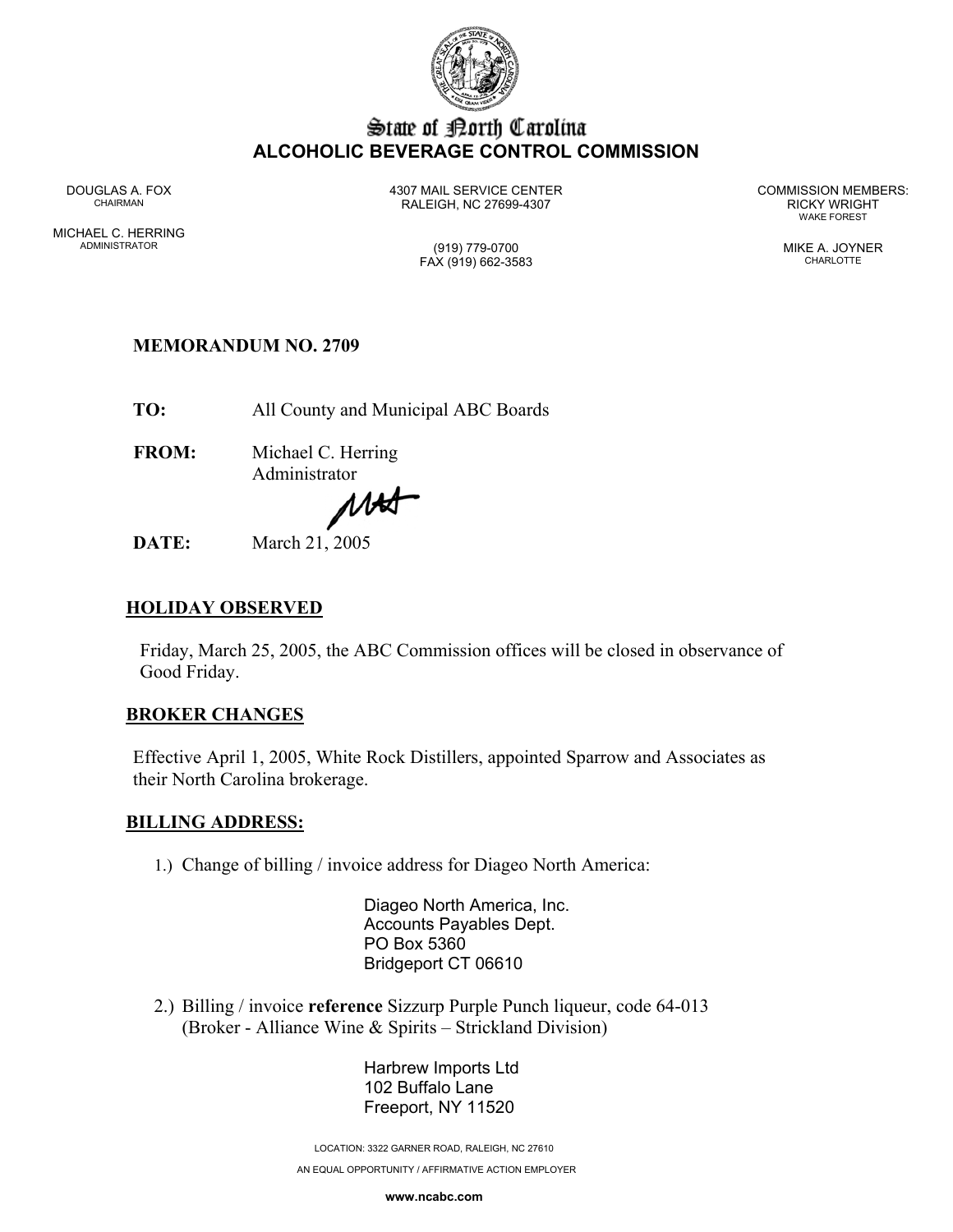MEMORANDUM NO. 2709 March 21, 2005 Page 2

#### 3.) Billing / invoice **reference** Marie Brizard, Mohawk, Boisett America: **Make checks payable to:**

Mohawk Distilled Products. PO Box 13535 Newark, NJ 07188-0535

#### **CLOSURE OF ABC WAREHOUSE FOR INSTALLATION OF NEW WMS**

LB&B ABC Warehouse will be closed March 29th and  $30<sup>th</sup>$  due to the installation of a new Warehouse Management System. (They will not receive nor ship on the 29th or 30th.) They will begin filling orders on the 31st for deliveries on April  $1<sup>st</sup>$ . If you have any questions please contact W. Castaneda (919-773-2866).

### **BACARDI SELECT -- NOTIFICATION**

Bacardi has received some complaints regarding the smell and taste of Bacardi Select rum 1.75L & 750ml in several states. Consumer satisfaction is very important to Bacardi and their quality team has recommended the retrieval of the product. Please note there is NO health risk in consuming this product.

#### **The production dates are printed on the outer shipper carton on the back panel in the white rectangle:**

Bacardi Select – 1.75L (47-801)  $\&$  .750 (47-803) Size production dates for BOTH sizes:

12/16/04, 12/17/04, 12/20/04 and 12/21/04

The ID numbers on the bottles should read PR 04351XXXXL4, PR 04352XXXXL4, PR 04355XXXXL4, PR 04356XXXXL4 (**XXXX = any number**). The ID number is found on the back right bottom of the bottles.

If you have any inventory of the above product in your warehouses or on your shelves, it should be set aside immediately and not be sold. Please contact LB&B for a pickup of all cases as soon as possible corresponding to this batch and you will automatically be credited for the cases sent back. Alliance Spirits & Wines (Pucillo Division) sales representatives will write off any bottles that do not equal a case and return the bottles to Bacardi.